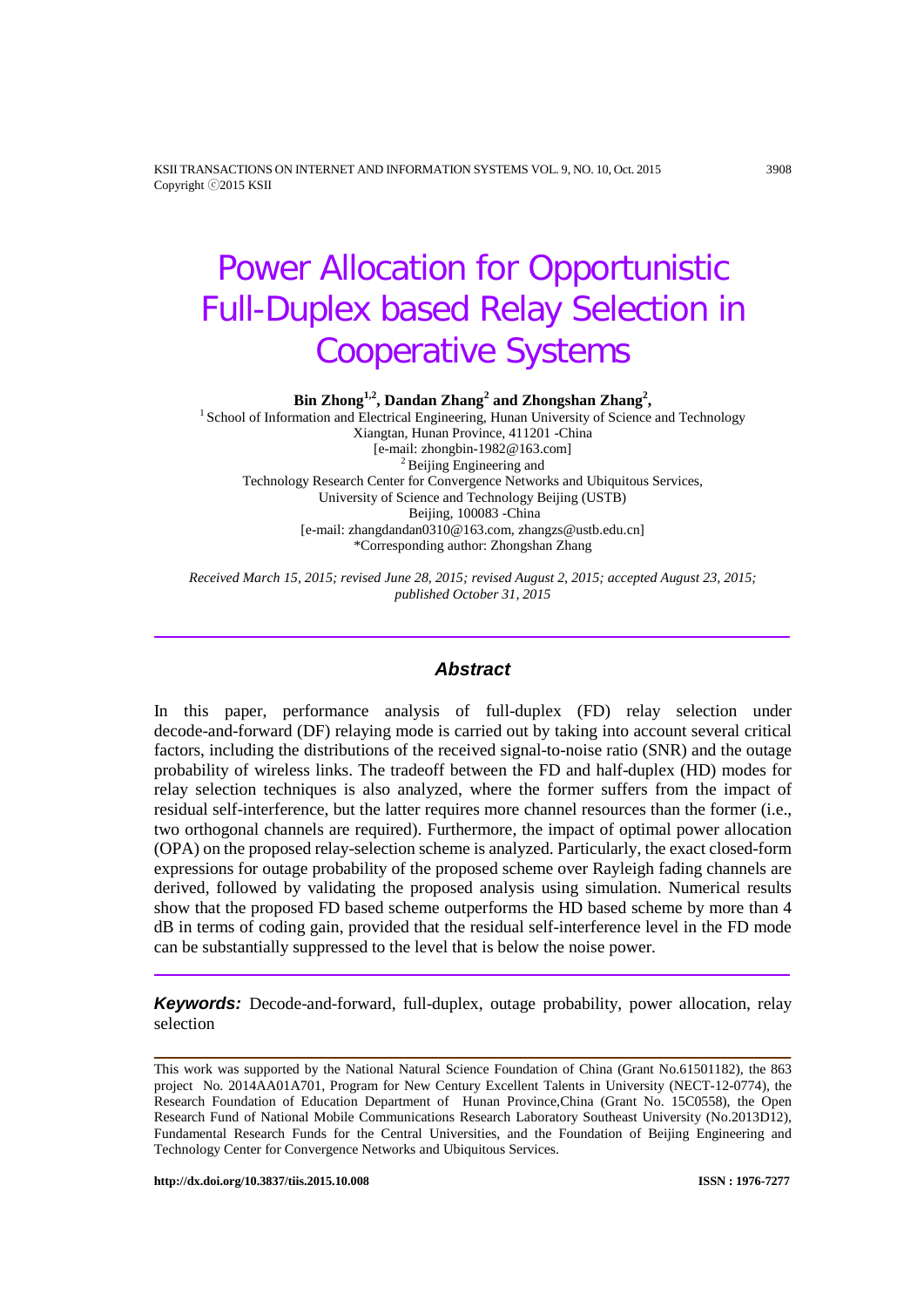## **1. Introduction**

**S**ince modern communication networks must deliver an ever increasing data rate in order to satisfy the users' traffic demand, the spectral efficiency (SE, as measured in bits/s/Hz/ $km^2$ ) of the wireless networks should be substantially improved. Apart from it, the radio coverage should also be extended for facilitating a seamless wireless access to the mobile users. Cooperative communications system comprising multiple relays, regarded as a promising solution for combating the shadowing effect, extending the radio coverage and improving the network throughput, facilitating a better immunity against signal fading and a more system-wide power saving, etc., has attracted a wide attention [1]-[4].

However, the spectrum-utilization penalty in classical resource-allocation policies may even deteriorate the benefits from using multiple relays, if an orthogonal channel allocation (e.g., in terms of carrier frequencies, time slots or codes) among relays is required. In order to address the above-mentioned problem, opportunistic relay selection relying on limited channel state information (CSI) feedback can be implemented [5]-[9]. The existed studies showed that the method of forwarding the source's data via the optimally chosen relay is effective in balancing the achievable diversity order and the attainable SE [10]-[12].

Many of the existing studies have been focused on half-duplex (HD) relaying mode [13], [14]. Unlike the HD mode, the full-duplex (FD) relaying mode allows for concurrent transmission and reception of a communication device in a single time/frequency channel [15]-[18], thus substantially improving the system's SE. However, as a downside, the FD mode may suffer from a performance erosion imposed by the self-interference<sup>[1](#page-1-0)</sup>. A substantial SE-improvement than the conventional HD mode can be attained [19], [20] as long as the self-interference in the FD devices can be effectively suppressed.

Apart from it, power allocation would also play an important role in effectively suppressing the self-interference power imposed on the FD devices [21], [22]. Several works have been performed to deal with the power allocation in FD relays (see, e.g. [23] and the references therein). Generally, power allocation techniques in single-relay systems can be developed subject to one of the following two constraints:

- *The individual power constraints (IPC)*, in which the individual power of both the source  $(S)$  and relay  $(R)$  should be determined by the control unit  $(CU)$ ;
- *The sum power constraints (SPC)*, in which only the sum power of *S* and *R* is necessarily controlled by the CU.

Again, the spatial diversity gain can be substantially improved by employing multiple FD relays [24]. However, power allocation for FD based multiple-relay-selection algorithms is still left for further study.

In this paper, opportunistic decode-and-forward (DF) based FD relay selection with power allocation in cooperative communications systems is studied. The main contributions of this paper are emphasized as follows:

1) The outage probability of the wireless links under FD relay selection scheme is studied;

j

<span id="page-1-0"></span><sup>&</sup>lt;sup>1</sup> Self-interference in FD systems originates from the large power difference between the device's own wireless transmissions and the received signal of interest coming from a remote transmitting antenna [15].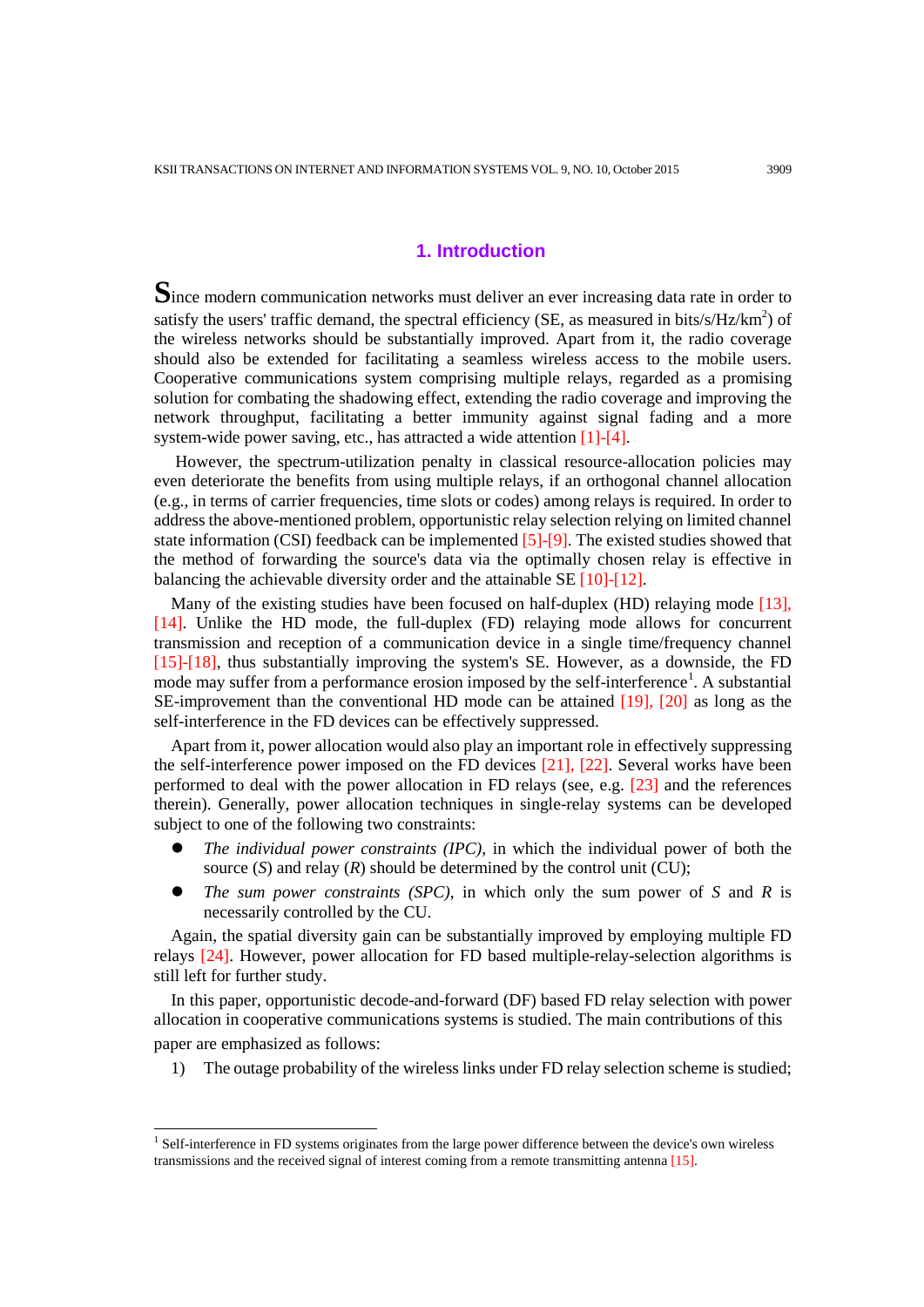- 2) The closed-form expression for the outage probability of the proposed scheme over independent and identically distributed (i.i.d.) Rayleigh fading channels is derived;
- 3) The proposed theoretical analysis is validated by using simulations;
- 4) The spatial diversity order of the proposed FD relay selection scheme is shown to be independent of the variance of residual self-interference-to-noise ratio in the FD relay devices.

The remainder of this paper is organized as follows. Section 2 introduces the system model of opportunistic FD relay selection. Both the cumulative distribution function (CDF) and probability density function (PDF) of the received signal-to-noise ratio (SNR) at the destination are also derived in this section, followed by the closed-form expressions of outage probability subject to various power allocation policies, such as equal power allocation (EPA), optimal power allocation (OPA) under IPC and SPC, in Section 3. Section 4 gives out the numerical results. Finally, Section 5 concludes this paper.

*Notation*:  $F_X(\cdot)$  and  $f_X(\cdot)$  represent the CDF and PDF of the random variable (RV) *X*, respectively. *Var*(X) represents the varance of the RV *X*.

## **2. System Model**

In this section, we consider a cooperative network comprising a source node *S*, *N* parallel FD relays operating at DF mode, and a destination *D* (please see **Fig. 1**). Note that the FD-based relay receives and transmits data simultaneously via the same frequency band, the residual self-interference (i.e.,  $\gamma_{\mu}$ ) will always be non-zero even after performing self-interference cancellation<sup>[2](#page-2-0)</sup>. Without loss of generality, the direct  $S \rightarrow D$  link is assumed to suffer from deep fading and will be unavailable for signal transmission. Furthermore, we assume that *S* and *Ri* perform signal transmission/forward with power of  $P<sub>s</sub>$  and  $P<sub>R</sub>$ , respectively. Additionally, each node receives and transmits data with single antenna, respectively, and suffers from additive white Gaussian noise (AWGN) with zero mean and variance  $\sigma_0^2$ .

In the following, we consider the DF rather than AF relaying mode to perform signal forwarding. The signal is transmitted with one phase according to the essential of FD relaying mode. Furthermore, assume *S* transmits  $x(t)$  at time  $t$ , the received signals for  $R_i$  and  $D$  can be given by

$$
y_{R_i}(t) = \sqrt{P_s} h_{SR_i} x(t) + \sqrt{P_R} h_{R_i R_i} x(t-\tau) + n_{R_i}(t) , \qquad (1)
$$

and

-

$$
y_D(t) = \sqrt{P_R} h_{R,D} x(t - \tau) + n_D(t),
$$
\n(2)

respectively, where  $h_{ab}$  denotes the circularly symmetric complex Gaussian channel gain,  $a,b \in \{R_i, S, D\}$ ,  $n_R(t)$  and  $n_p(t)$  represent the AWGN received at  $R_i$  and  $D$ , respectively, and  $\tau$  denotes the signal-processing time delay for FD relays.

Therefore, the PDF of SNR for  $a \to b$  link can be derived as  $f_{\gamma_{ab}}(\gamma) = 1/(P_a \overline{\gamma}_{ab}) \cdot e^{-\gamma/(P_a \overline{\gamma}_{ab})}$  $f_{\gamma_{ab}}(\gamma) = 1 / (P_a \overline{\gamma}_{ab}) \cdot e^{-\gamma/(P_a \overline{\gamma}_{ab})}$ where  $\bar{\gamma}_{ab} = Var(h_{ab})/\sigma_0^2$  and  $\gamma_{ab} = |h_{ab}|^2/\sigma_0^2$  denote the average SNR and instantaneous SNR of

<span id="page-2-0"></span><sup>&</sup>lt;sup>2</sup> Some typical techniques such as passive suppression, active analog and digital cancellations can be employed [19].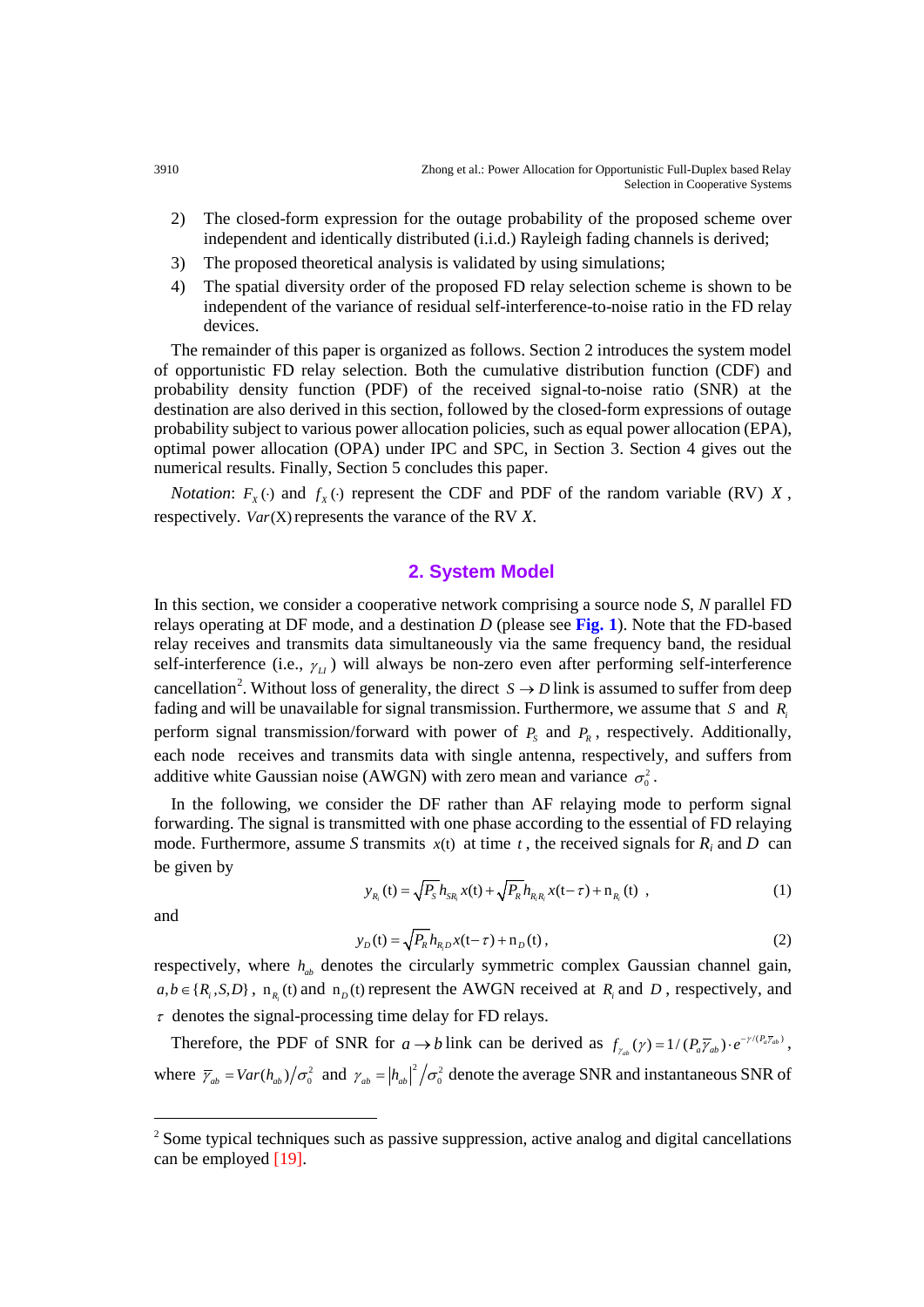the  $a \rightarrow b$  link, respectively, where  $a, b \in \{S, D\} \cup \Phi$  and  $\Phi = \{R_1, R_2, \dots, R_N\}$ , with  $h_{ab}$  denoting the circularly symmetric complex Gaussian channel gain.



**Fig. 1.** A cooperative network comprising multiple FD relays.

The max−min relay selection scheme activates the relay having the best end-to-end link, while considering the impact of the residual self-interference, as given by [23, Eq. 3]

$$
k = \arg\max_{i: R_i \in \Phi} \min\{\gamma_{R_i}, \gamma_D\},\tag{3}
$$

where  $\gamma_D$  denotes the received SNR of *D*, and  $\gamma_{R_i}$  represents the received SNR of the *i*-th relay. By taking into account the impact of self-interference at the FD relays, the equivalent received SNR at  $R_i$  and  $D$  can be formulated as  $[25]$ 

$$
\begin{cases}\n\gamma_{R_i} = \frac{P_S \gamma_{SR_i}}{P_R \gamma_{LI} + 1}, \\
\gamma_D = P_R \gamma_{R,D},\n\end{cases}
$$
\n(4)

where  $\gamma_{\mu}$  denotes the residual self-interference-to-noise ratio at the relay, and  $\gamma_{R,D} = |h_{R,D}|^2 / \sigma_0^2$  denotes the channel power to noise ratio at each  $R_i \to D$  link. Consequently, the equivalent SNR of the activated link can be represented as  $\gamma_{eq} = \min\{\gamma_{R_k}, P_R \gamma_{R_k D}\}\.$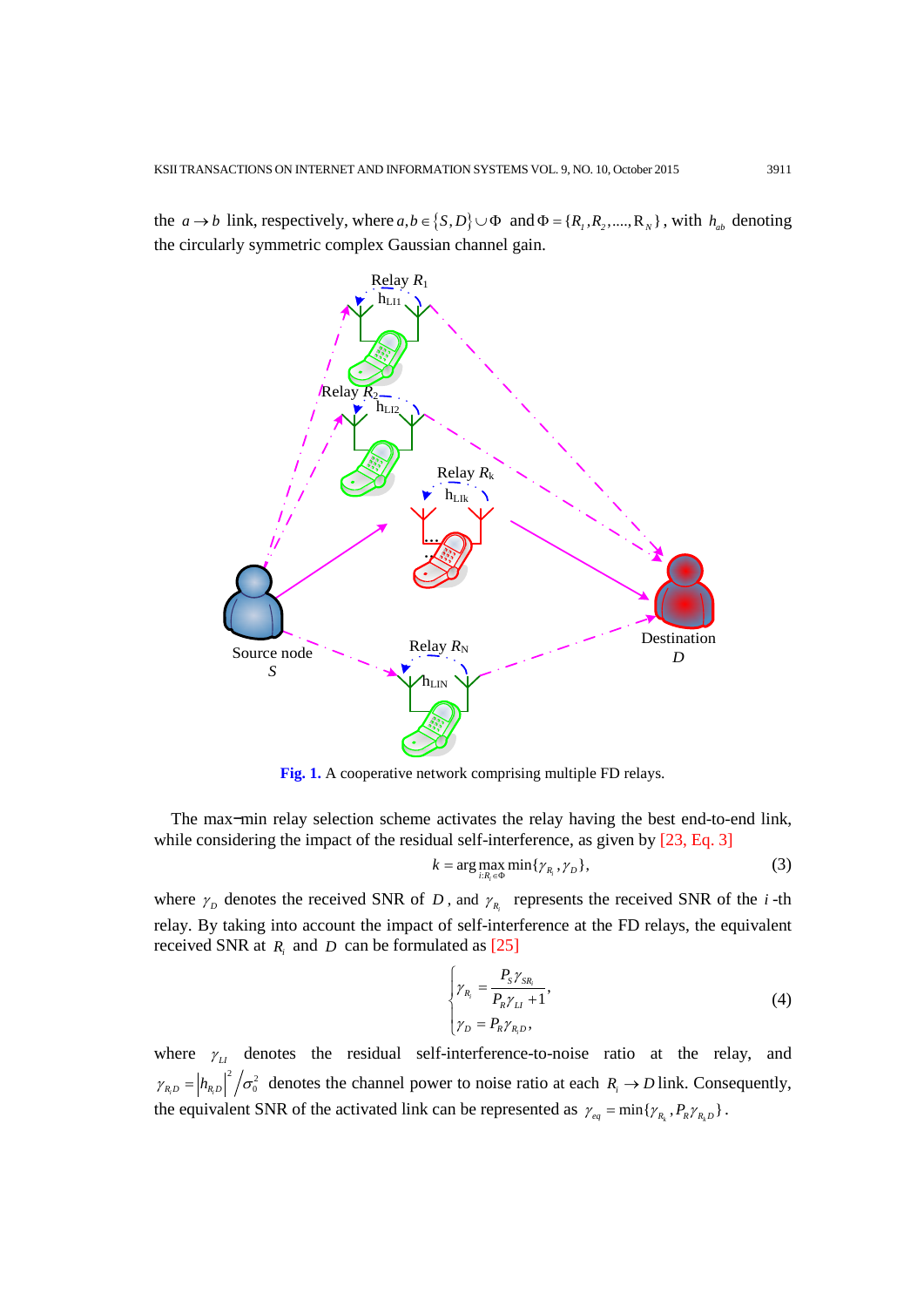The above-mentioned relay selection method is assumed to be controlled by a CU device, which collects all the information regarding the instantaneous CSI and then feeds back the link-selection decision to the relays. The CU thus activates the relay that satisfies (1). Hence, the CU requires the CSI knowledge of all the  $\forall S \rightarrow R$  and  $R_i \rightarrow D$  channels as well as self-interference level. It is worth mentioning that the CU based control requires an additional power consumption and bandwidth reservation. Without loss of generality, the backhaul cost of CU is neglected in this paper. Furthermore, the self-interference power at the relays can be substantially reduced by employing some existed cancellation techniques operating at both the analog and digital domains, making the residual self-interference channels  $(h_{\mu})$  be modelled as Rayleigh fading parameters with a reasonable validity.

In order to evaluate the link quality of the proposed systems, both the PDF and CDF of the equivalent SNR should be derived. From Appendix I (25), the CDF of  $\gamma_{eq}$  can be derived as

$$
F_{\gamma_{eq}}(x) = \left[D(x)\right]^N,\tag{5}
$$

where  $D(x) = 1 - {P_s \overline{\gamma}_{SR}} \times \exp \left[-\left({1 \over {D_s - 1} + {1 \over {D_s - 1}}} \right)$  $S / SR$   $R / L^{\infty}$   $\left[ \begin{array}{cc} \nR / RD & \nR / SR \n\end{array} \right]$  $f(x) = 1 - \frac{P_{S}\overline{\gamma}_{SR}}{P_{S}\overline{\gamma}_{SR} + P_{R}\overline{\gamma}_{LI}x} \times \exp\left[-\left(\frac{1}{P_{R}\overline{\gamma}_{RD}} + \frac{1}{P_{S}\overline{\gamma}_{SR}}\right) \cdot x\right]$ γ  $\gamma_{SR} + F_R \gamma_{LI} x$  |  $\langle F_R \gamma_{RD} F_S \gamma$  $D(x) = 1 - \frac{P_{S} \overline{\gamma}_{SR}}{P_{S} \overline{\gamma}_{SR} + P_{R} \overline{\gamma}_{LI} x} \times \exp\left[-\left(\frac{1}{P_{R} \overline{\gamma}_{RD}} + \frac{1}{P_{S} \overline{\gamma}_{SR}}\right) \cdot x\right], \overline{\gamma}_{LI}$  denotes the variance of

residual self-interference-to-noise ratio,  $\bar{y}_{SR}$  and  $\bar{y}_{RD}$  represent the average SNR of  $S \rightarrow R_k$  and  $R_k \rightarrow D$  link, respectively. Furthermore, the PDF of the received SNR can be derived as

$$
f_{\gamma_{eq}}(x) = \frac{NP_{S}\overline{\gamma}_{SR} \left\{D(x)\right\}^{N-1}}{P_{S}\overline{\gamma}_{SR} + P_{R}\overline{\gamma}_{LI} x} \cdot \exp\left\{-\left(\frac{1}{P_{R}\overline{\gamma}_{RD}} + \frac{1}{P_{S}\overline{\gamma}_{SR}}\right) x\right\} \cdot \left(\frac{P_{R}\overline{\gamma}_{LI}}{P_{S}\overline{\gamma}_{SR} + P_{R}\overline{\gamma}_{LI} x} + \frac{1}{P_{R}\overline{\gamma}_{RD}} + \frac{1}{P_{S}\overline{\gamma}_{SR}}\right). (6)
$$

As compared to the HD relay selection schemes, the FD relay selection schemes cannot be optimized by simply increasing the transmit power of relays (i.e., for improving the received SNR of  $R_i \rightarrow D$  link) owing to the performance erosion imposed by the enhanced residual self-interference power. Therefore, performing a proper power control method would play a critical role in optimizing the FD based opportunistic relay-selection systems.

## **3. Outage Probability Analysis**

In this section, the closed-form expressions of the outage probability for both FD (with EPA and OPA) and HD modes are derived. Without loss of generality, normalized transmission power is assumed at both the source and relay nodes, whereas the total transmission power is normalized to 2 units.

#### 3.1 Outage Probability Subject to EPA Rule

-

From (5), for a given pre-set threshold<sup>[3](#page-4-0)</sup>  $\gamma$ <sub>*th*</sub>, the outage probability of the opportunistic relay selection scheme can be derived as

$$
P_{out} = \left[ \mathbf{D}(\gamma_{th}) \right]^N, \tag{7}
$$

<span id="page-4-0"></span><sup>&</sup>lt;sup>3</sup> Note that the threshold  $\gamma_{th}$  is associated with the target data rate  $\alpha$ . When the relays work in the FD mode, we have  $\gamma_{th} = 2^{\alpha} - 1$ . In the HD mode, on the other hand, we have  $\gamma_{th} = 2^{2\alpha} - 1$ .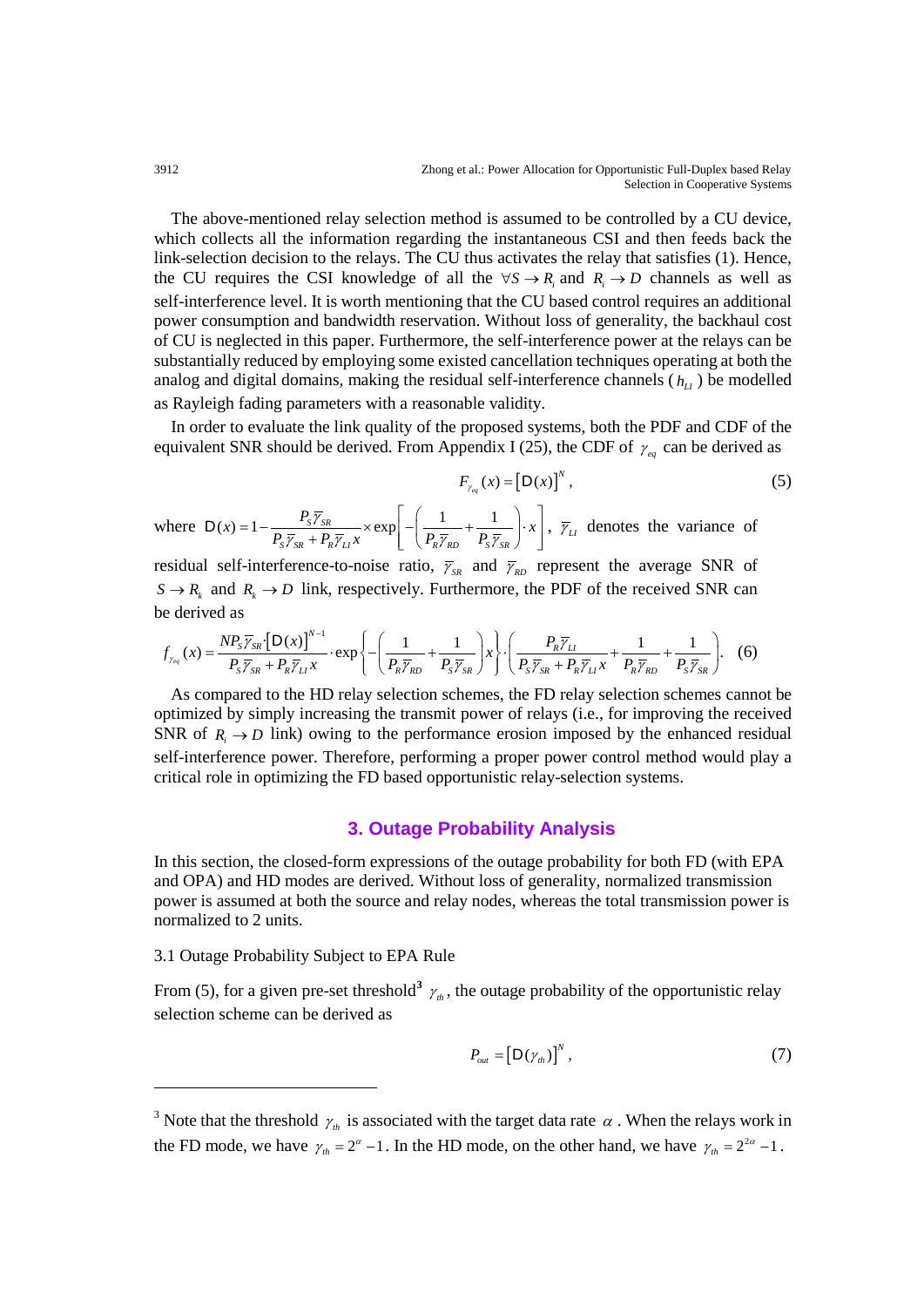where we have assumed that all the activated nodes transmit signals at their respective maximum power level. The optimization problem is a convex-optimization problem in terms of  $(P_S, P_R)$ . Furthermore, The optimum power for outage probability can be solved by using sub-gradient method.

#### 3.2 Outage Probability Subject to OPA Rule

In this mode, outage probability can be formulated as

$$
(P_s^*, P_R^*) = \arg\min_{(P_s, P_R)} P_{out}.
$$
 (8)

Note that (8) can be further simplified as

$$
(P_s^*, P_R^*) = \arg \max_{(P_s, P_R)} f(P_s, P_R),
$$
\n(9)

where 
$$
f(P_s, P_R) = \frac{1}{1 + a\frac{P_R}{P_S}} \exp\left\{-\left(\frac{b}{P_R} + \frac{c}{P_S}\right)\right\}
$$
, with  $a = \frac{\gamma_{th}\overline{\gamma}_{LI}}{\overline{\gamma}_{SR}}$ ,  $b = \frac{\gamma_{th}}{\overline{\gamma}_{RD}}$ , and  $c = \frac{\gamma_{th}}{\overline{\gamma}_{SR}}$ .

Evidently, (9) is a monotonically increasing function of  $P<sub>s</sub>$ . Furthermore, the first factor of

$$
f(P_s, P_R)
$$
, i.e.  $1/\left(1 + a\frac{P_R}{P_S}\right)$  (the second factor of  $f(P_s, P_R)$ , i.e.  $\exp\left\{-\left(\frac{b}{P_R} + \frac{c}{P_S}\right)\right\}$ ) is a

monotonically deceasing (increasing) function of  $P_R$ . The outage probability can thus be minimized by using the OPA rule under policies of IPC and SPC, respectively.

*1) Outage Probability under IPC Policy:* The OPA based outage probability under IPC policy can be formulated as

$$
(P_s^*, P_R^*) = \arg\max_{(P_S, P_R)} f(P_S, P_R),
$$
  
subject to:  $0 \le \{P_S, P_R\} \le 1.$  (10)

Furthermore, (10) is not jointly convex subject to  $P<sub>S</sub>$  and  $P<sub>R</sub>$ . Hence, the optimal power allocation of the source and relay (OPA under IPC) can thus be derived as

$$
\begin{cases}\n\frac{\partial f(P_s, P_R)}{\partial P_R} = 0, \\
P_s^* = 1, \\
0 \leq \{P_s^*, P_R^*\} \leq 1,\n\end{cases} \tag{11}
$$

leading to

$$
\begin{cases} P_R^* = \min\left\{1, \frac{ab + \sqrt{(ab)^2 + 4ab}}{2a}\right\} \\ P_S^* = 1. \end{cases}
$$
 (12)

When  $\overline{\gamma}_{\mu} = 0$ , (12) reduces to  $P_{R}^{*} = P_{S}^{*} = 1$ , corresponding to the HD mode.

*2) Outage Probability under SPC Policy:* In this case, the OPA under SPC policy can be formulated as

$$
(P_s^*, P_R^*) = \arg\max_{(P_S, P_R)} f(P_S, P_R)
$$
  
subject to: 
$$
\begin{cases} P_S + P_R = 2, \\ \{P_S, P_R\} \ge 0. \end{cases}
$$
 (13)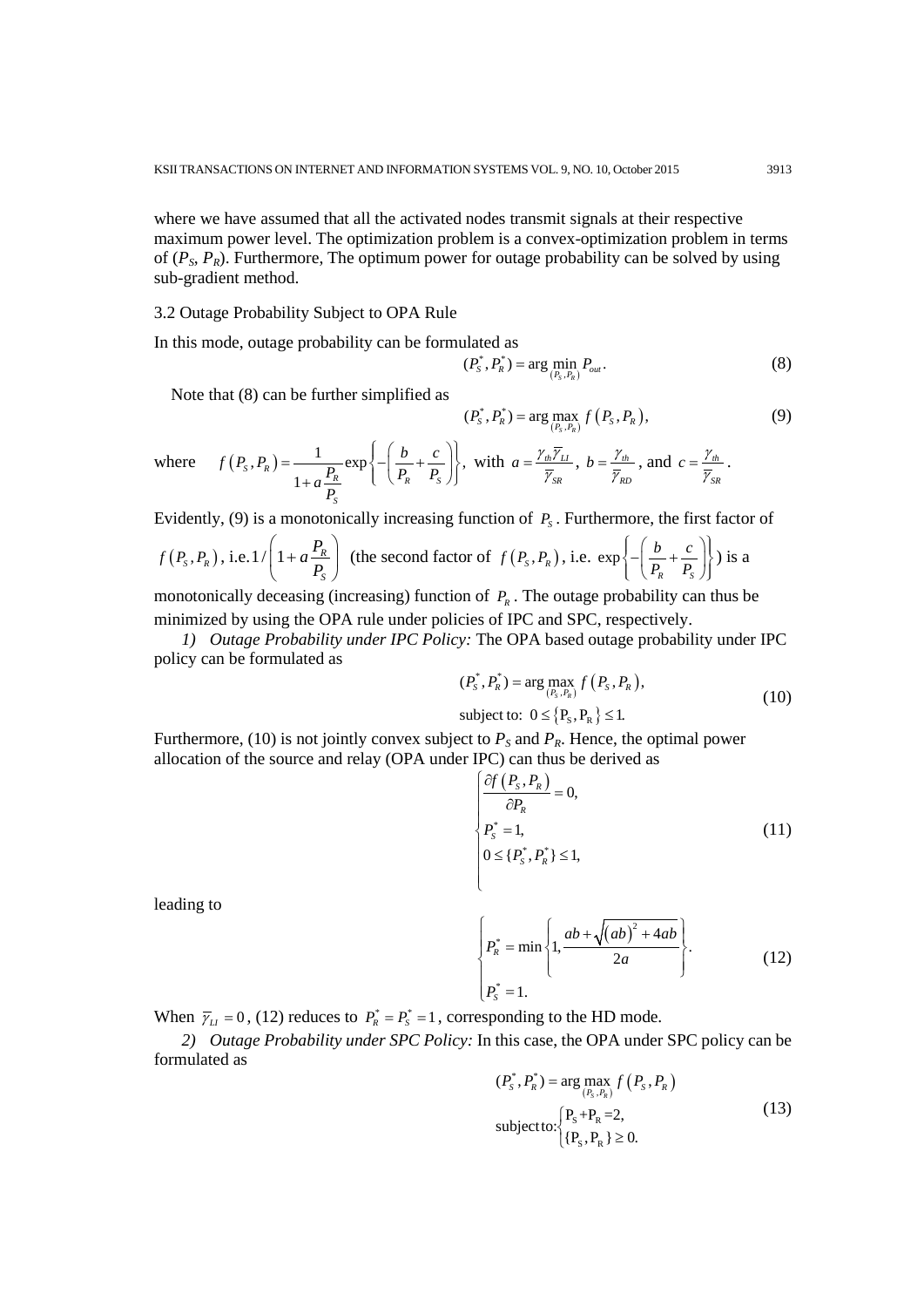The optimal transmit power allocation can thus be achieved by solving

$$
\begin{cases}\n\frac{\partial f(P_s, P_R)}{\partial P_R} + \lambda = 0, \\
\frac{\partial f(P_s, P_R)}{\partial P_S} + \lambda = 0, \\
P_s + P_R = 2, \\
\{P_s, P_R\} \ge 0,\n\end{cases}
$$
\n(14)

with  $\lambda$  denoting the Lagrangian multiplier associated under the SPC policy.

After Simplifying (14), we obtain

$$
\begin{cases} \zeta P_k^3 - \eta P_k^2 - \varepsilon P_k + 8b = 0, \\ P_s = 2 - P_k, \\ \{P_s, P_k\} \ge 0, \end{cases}
$$
 (15)

where  $\zeta = 2a - b + c + ab - ac$ ,  $\eta = 4a - 6b + 2c + 4ab$ , and  $\varepsilon = 12b - 4ab$ .

By solving the root of the cubic polynomial of (15) using some mathematical software (e.g., Mathmatic or Matlab), we can obtain three root of  $P_R$  as

$$
\begin{cases}\n\omega_{1} = \frac{\eta}{3\zeta} + \kappa + \frac{\xi}{\kappa}, \\
\omega_{2} = \frac{\eta}{3\zeta} - \frac{1 - \sqrt[3]{3}}{2}\frac{\pi}{\kappa} - \frac{1 + \sqrt{3}}{2}\frac{\xi}{\kappa}, \\
\omega_{3} = \frac{\eta}{3\zeta} - \frac{1 + \sqrt[3]{3}}{2}\frac{\pi}{\kappa} - \frac{1 - \sqrt{3}}{2}\frac{\xi}{\kappa},\n\end{cases}
$$
\n(16)  
\nwhere  $\kappa = \sqrt[3]{\left(H^{2} - \xi^{3}\right)^{1/2} + H}$ ,  $H = \frac{\eta^{3}}{27\zeta^{3}} - \frac{4b}{\zeta} + \frac{\varepsilon\eta}{6\zeta^{2}}$ , and  $\xi = \frac{\eta^{2}}{9\zeta^{2}} + \frac{\varepsilon}{3\zeta}$ . When

 $27\zeta^3$   $\zeta$  6  $\exists 0 \le \omega_i \le 2, i \in \{1,2,3\}$ , the optimal transmit power of relay can be derived as

$$
\begin{cases}\nP_R^* = \omega_i, \\
P_S^* = 2 - P_R^*,\n\end{cases} \tag{17}
$$

When  $\overline{\gamma}_{LI} = 0$  and  $\overline{\gamma}_{SR} = \overline{\gamma}_{RD}$ , the power of  $R_k$  and *S* can be given by  $P_k^* = 1$  and  $P_s^* = 1$ , respectively.

## **4. Numerical Results**

In this section, we evaluate the proposed scheme in terms of the outage probability over i.i.d. Rayleigh fading channels by using Monte Carlo simulation. After performing self-interference cancellation at the FD relays, the residual self-interference power ( $\sigma_{RR}^2$ ) will be proportional to the power of  $R_k \to D$  link ( $\sigma_{RD}^2$ ).

In **Fig. 2**, outage probability is evaluated by considering various number of relays (i.e. *N* ),  $\alpha = 2bps/Hz$ ,  $\overline{\gamma}_{SR} = \overline{\gamma}_{RD}$  and  $\sigma_{RR}^2 = 0.05\sigma_{RD}^2$ . When  $N=1$  is considered (i.e., without performing relay selection), the lowest spatial diversity order is obtained. Particularly, the spatial diversity order in the FD based relaying systems can be improved by employing more relays.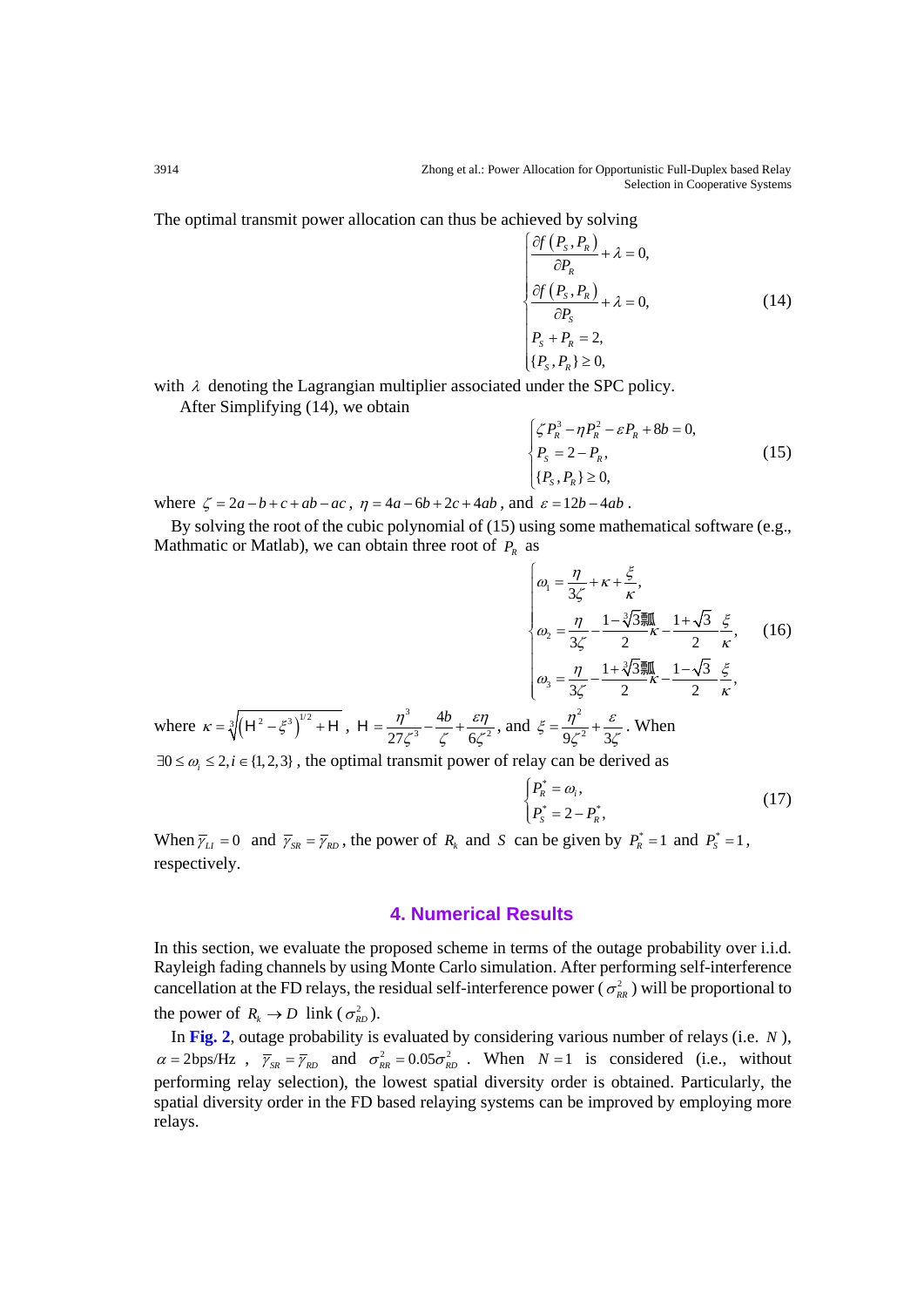

**Fig. 2.** Outage probability for the FD scheme with EPA and the OPA under IPC versus the average SNR of the  $S \to R$  links for different *N* with  $\sigma_{RR}^2 = 0.05 \sigma_{RD}^2$ .



**Fig. 3.** Outage probability for the FD scheme with EPA and the OPA under SPC versus the average SNR of the  $S \to R$  links for different *N* with  $\sigma_{RR}^2 = 0.05 \sigma_{RD}^2$ .

As shown in **Fig. 3**, in the FD mode, OPA scheme under SPC policy outperforms that under IPC policy in terms of coding gain by about 2 dB. As shown in **Fig. 3**, the EPA have appeared the floor effect by the residual interference powers and noise for outage probability at the high SNR. However, when the residual interference powers had been suppressed by power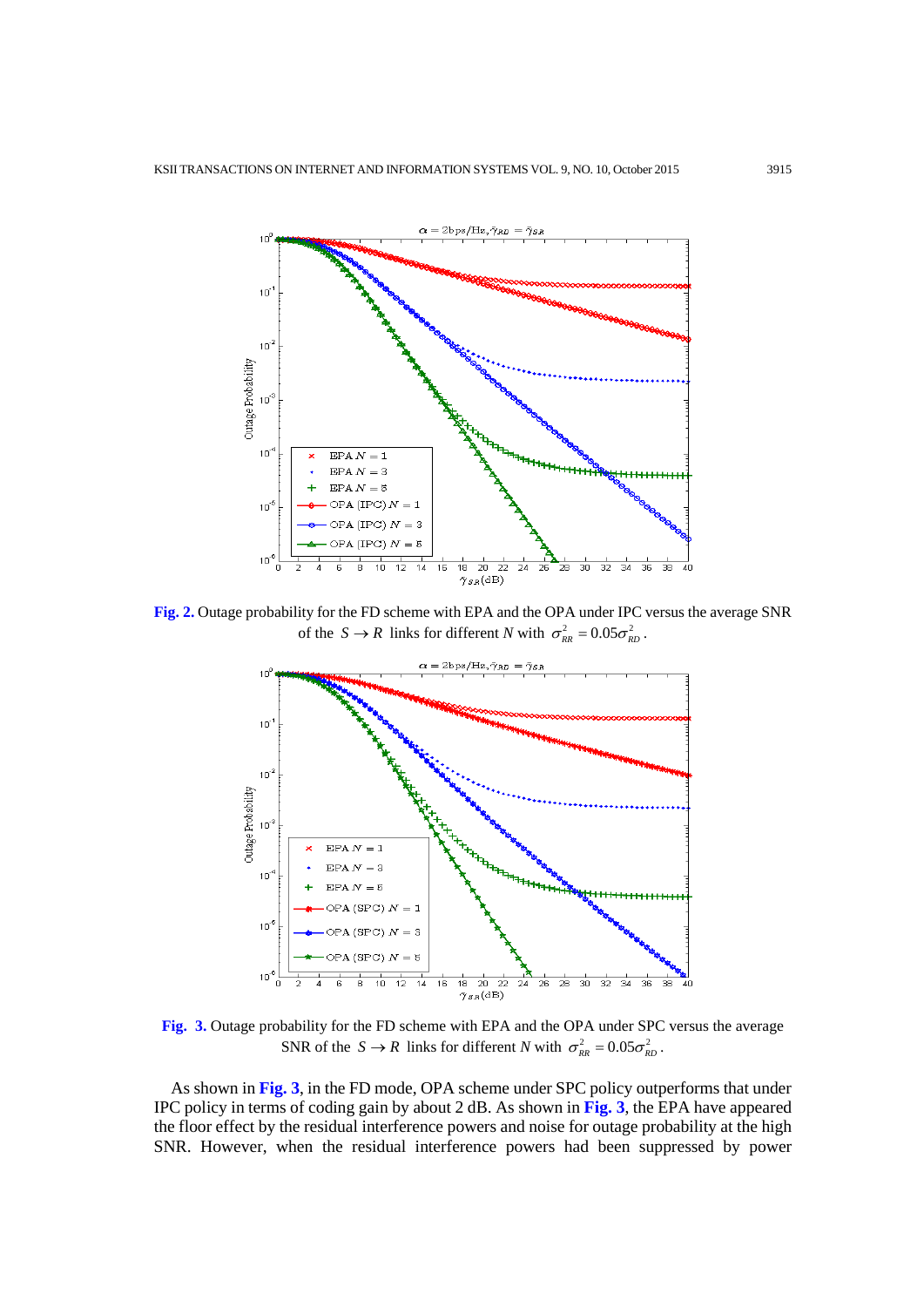allocation, the OPA hasn't appeared the floor effect for outage probability at the high SNR. Besides, the outage performance of OPA scheme is superior to that of EPA scheme.



**Fig. 4.** Outage probability for the FD scheme with EPA, the OPA under IPC and the HD mode versus the average SNR of the  $S \to R$  links for different  $\overline{\gamma}_{LI}$  with  $\overline{\gamma}_{RD} = 23$  dB.

**Fig.** 4 analyzes the outage probability with  $\overline{\gamma}_{RD} = 23$  dB for different  $\overline{\gamma}_{LI}$  values, while keeping  $N = 3$  unchanged. It is shown that the curve of HD under OPA policy is identical to that under EPA policy. Meanwhile, it is also shown that the spatial diversity order in the FD relay cooperative systems becomes independent of  $\bar{\gamma}_{\mu}$ , since the slopes of curves keep unchanged for different  $\overline{\gamma}_{\mu}$ . If  $\overline{\gamma}_{\mu}$  < 10 dB is satisfied, the FD mode outperforms the HD mode in terms of outage probability. Otherwise, the HD mode may obtain an advantage over the FD mode. Furthermore, it is also shown that the optimal power allocation in FD schemes under IPC policies outperform the HD mode in terms of coding gain by more than 4 dB, provided that the self-interference can be successfully suppressed to the level that is below the noise power. The floor effect for outage probability is observed in the DF-mode cooperative communications systems. As shown in Fig. 4, increasing  $\bar{Y}_{SR}$  implies obtaining a lower outage probability at low-SNR regime. However, if we further increase the SNR (when  $\bar{Y}_{SR}$ approaches 25 dB in this simulation), the outage probability cannot be further decreased, because the selected relay has successfully decoded the symbol at the high-SNR link, and further increasing SNR may not contribute to the reduction of outage probability. Consequently, a floor effect appears at the outage probability.

## **5. Conclusion**

The performance of the FD based relay selection scheme under DF relaying mode was evaluated by deriving the closed-form expressions of the CDF, the PDF and the outage probability of the activated link. The proposed scheme with OPA scheme (under IPC and SPC policies) was also validated by using simulations. Particularly, the theoretical analysis was shown to match the corresponding numerical results well. Furthermore, it was also shown in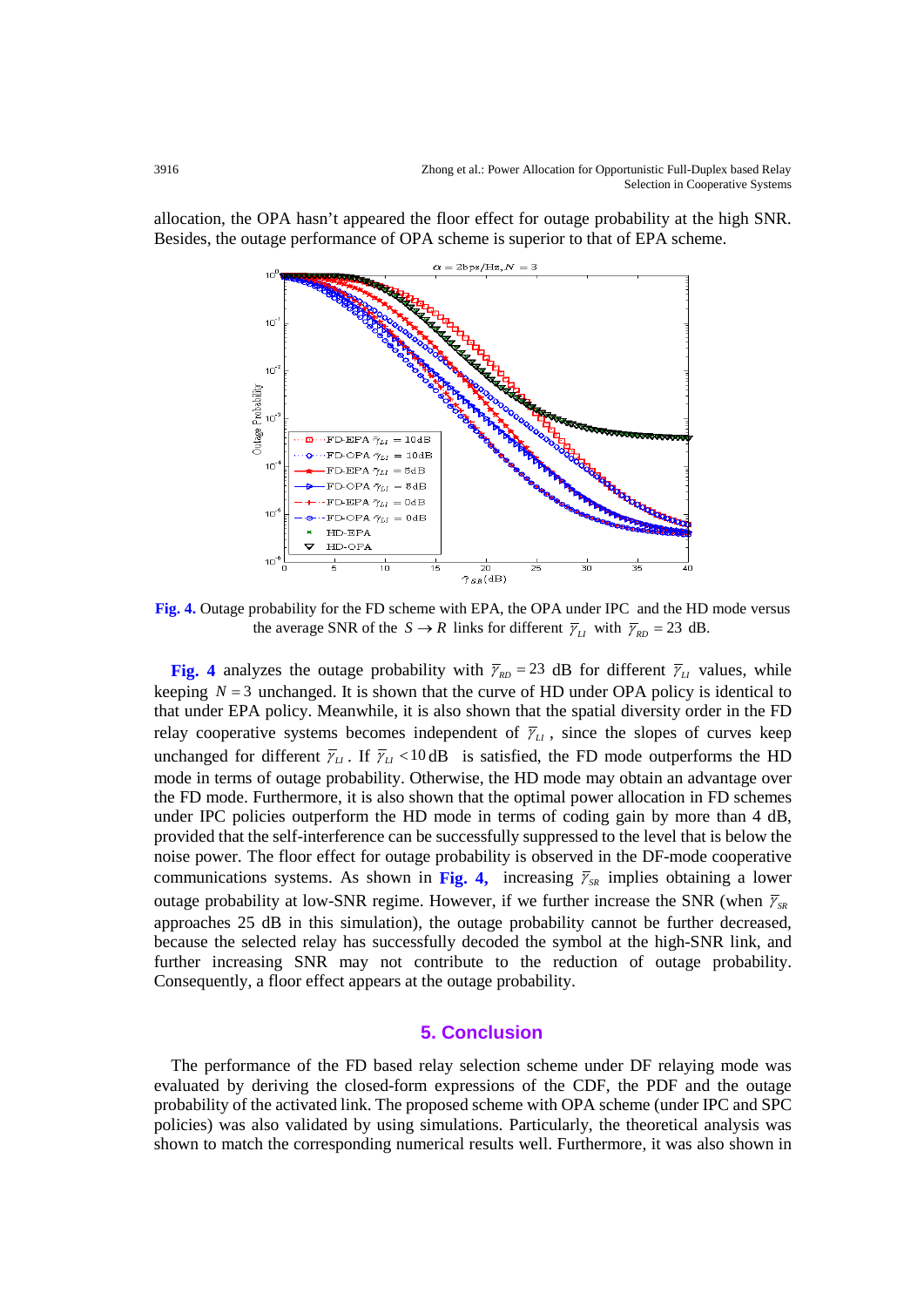the numerical results that the other parameters, including the number of relays, the residual self-interference, and the SNR of relaying links, etc., all substantially impact the performance of the multi-relay systems. Finally, simulation results showed that the FD based mode could outperform the HD based mode in terms of coding gain by more than 4 dB, provided that the self-interference at the FD relays can be sufficiently suppressed.

## **Appendix I**

## **The probability density function of** *γeq*

*x*

For a Rayleigh fading channel, the PDF of  $\gamma_{SR_i}$  is given by

$$
f_{\gamma_{SR_i}}(x) = \frac{1}{\overline{\gamma}_{SR}} e^{-\frac{x}{\overline{\gamma}_{SR}}}, x \ge 0,
$$
 (18)

leading to the CDF of  $\gamma_{SR}$ 

$$
F_{\gamma_{SR_i}}(x) = 1 - e^{-\frac{x}{\overline{\gamma}_{SR}}}, \quad x \ge 0.
$$
 (19)

Similarly, the PDF of  $\gamma_{\scriptscriptstyle L\!I}$  can be given by

$$
f_{\gamma_{\scriptscriptstyle L}}(x) = \frac{1}{\overline{\gamma}_{\scriptscriptstyle L}} e^{-\frac{x}{\overline{\gamma}_{\scriptscriptstyle L}}}, \quad x \ge 0,
$$
\n<sup>(20)</sup>

where  $\bar{\gamma}_{\mu}$  denotes the average residual self-interference power.

The CDF of  $\gamma_{R_i}$  can be derived as

$$
F_{\gamma_{R_i}}(x) = \Pr{\gamma_{R_i} < x}
$$
\n
$$
= \Pr{\frac{P_s \gamma_{SR_i}}{P_R \gamma_{LI} + 1} < x}
$$
\n
$$
= \int_0^\infty \Pr{\frac{P_s \gamma_{SR_i}}{P_R y + 1} < x} f_{\gamma_{LI}}(y) dy
$$
\n
$$
= \int_0^\infty \Pr{\gamma_{SR_i} < \frac{(P_R y + 1)x}{P_S} f_{\gamma_{LI}}(y) dy}
$$
\n
$$
= \int_0^\infty F_{SR_i} \left( \frac{(P_R y + 1)x}{P_S} \right) f_{\gamma_{LI}}(y) dy \tag{21}
$$
\n
$$
= \int_0^\infty \left\{ 1 - \exp\left( -\frac{(P_R y + 1)x}{P_S \overline{\gamma}_{SR}} \right) \right\} \frac{1}{\overline{\gamma}_{LI}} e^{-\frac{y}{\overline{\gamma}_{LI}}} dy
$$
\n
$$
= \int_0^\infty \left\{ 1 - \exp\left( -\frac{(P_R y + 1)x}{P_S \overline{\gamma}_{SR}} \right) \right\} \frac{1}{\overline{\gamma}_{LI}} e^{-\frac{y}{\overline{\gamma}_{LI}}} dy
$$
\n
$$
= 1 - \frac{P_S \overline{\gamma}_{SR}}{P_S \overline{\gamma}_{SR} + P_R \overline{\gamma}_{LI}} \exp\left( -\frac{x}{P_S \overline{\gamma}_{SR}} \right).
$$

Taking partial derive to (21) with respect to *x*, we can obtain the PDF of RV  $\gamma_R$  as follows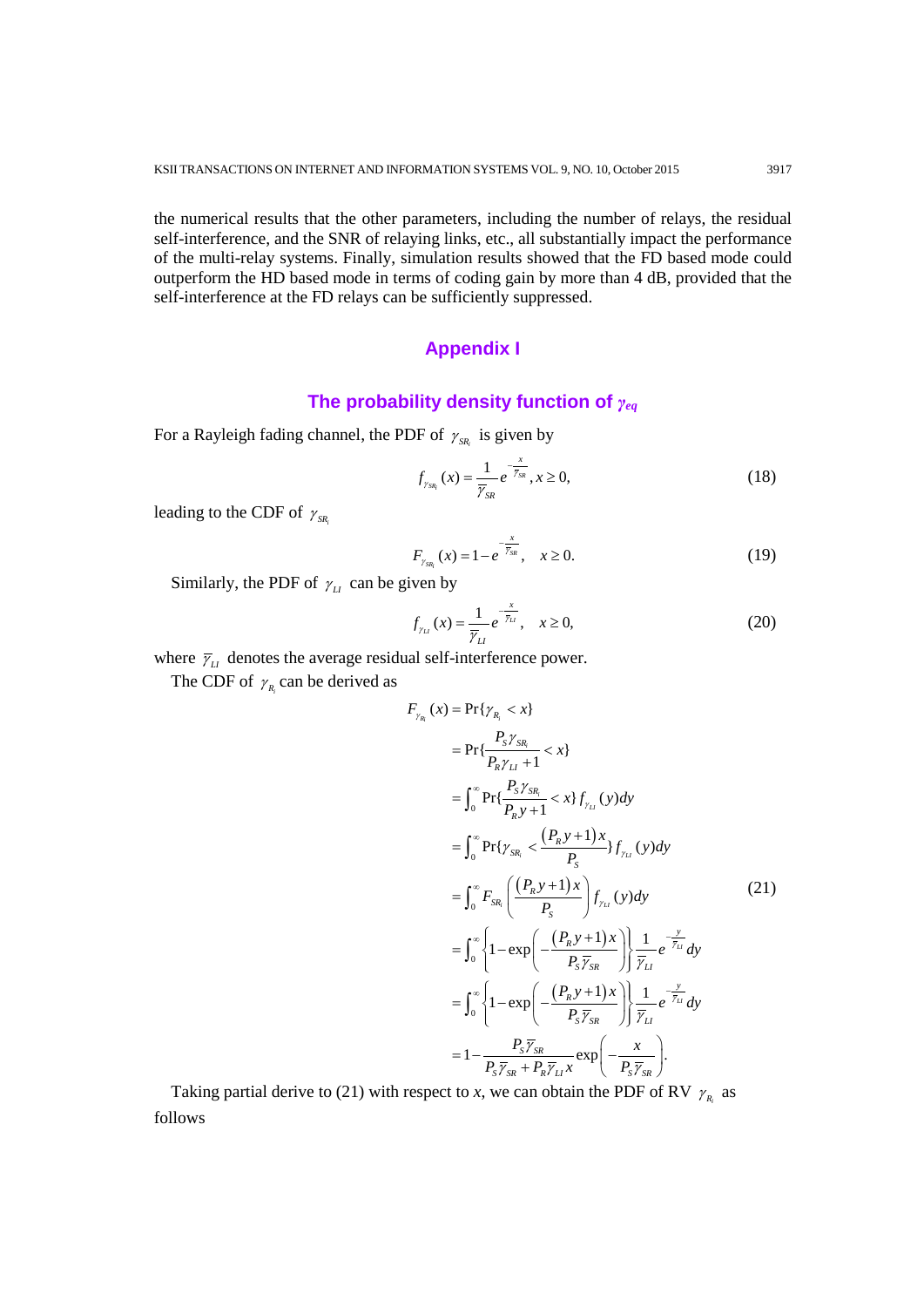3918 Zhong et al.: Power Allocation for Opportunistic Full-Duplex based Relay Selection in Cooperative Systems

$$
f_{\gamma_{R_i}}(x) = \frac{\exp\left(-\frac{x}{P_{S}\overline{\gamma}_{SR}}\right)}{P_{S}\overline{\gamma}_{SR} + P_{R}\overline{\gamma}_{LI}x}\left(1 + \frac{P_{R}\overline{\gamma}_{LI}P_{S}\overline{\gamma}_{SR}}{P_{S}\overline{\gamma}_{SR} + P_{R}\overline{\gamma}_{LI}x}\right).
$$
(22)

where  $x \geq 0$ .

Furthermore, by denoting  $z = min{\gamma_R, \gamma_D}$ , the CDF of *Z* can be derived as

$$
F_{Z}(x) = 1 - \left[1 - F_{\gamma_{R_i}}(x)\right] \cdot \left[1 - F_{\gamma_{D}}(x)\right], x \ge 0,
$$
\n(23)

with  $F_{\gamma_D}(x) = 1 - \exp\left\{-\frac{x}{P_R \overline{\gamma}_{RD}}\right\}$  $F_{\gamma_D}(x) = 1 - \exp\left\{-\frac{x}{P_R \overline{\gamma}_{RD}}\right\}$ . The CDF of *Z* can be expressed as

$$
F_Z(x) = 1 - \frac{P_S \overline{\gamma}_{SR}}{P_S \overline{\gamma}_{SR} + P_R \overline{\gamma}_{LI} x} \cdot \exp\left\{-\left(\frac{1}{P_R \overline{\gamma}_{RD}} + \frac{1}{P_S \overline{\gamma}_{SR}}\right) \cdot x\right\}, x \ge 0. \quad (24)
$$

leading to

$$
F_{\gamma_{eq}}(x) = \{F_Z(x)\}^N, x \ge 0.
$$
\n(25)

### **References**

- [1] A. Sendonaris, E. Erkip, and B. Aazhang, "User cooperation diversity-Part I: system description," *IEEE Trans. Commun.*, vol. 51, no. 11, pp. 1927 - 1938, Nov. 2003. **[Article \(CrossRef Link\)](http://dx.doi.org/doi:10.1109/TCOMM.2003.818096)**
- [2] Z. Zhang, K. Long, and J. Wang, "Self-organization paradigms and optimization approaches for cognitive radio technologies: a survey," *IEEE Wireless Commun.*, vol. 20, no. 2, pp. 36-42, Apr. 2013. [Article \(CrossRef Link\)](http://dx.doi.org/doi:10.1109/MWC.2013.6507392)
- [3] Z. Zhang, K. Long, J. Wang, and F. Dressler, "On swarm intelligence inspired self-organized networking: its bionic mechanisms, designing principles and optimization approaches," *IEEE Commun. Surv. Tut,* vol. 16, no. 1, pp.513-537, 2014. [Article \(CrossRef Link\)](http://dx.doi.org/doi:10.1109/SURV.2013.062613.00014)
- [4] C. Xing, S. Ma, and Y.-C. Wu, "Robust joint design of linear relay precoder and destination equalizer for dual-hop amplify-and-forward MIMO relay systems," *IEEE Transactions on Signal Processing*, vol. 58, no. 4, pp. 2273-2283, Apr. 2010. [Article \(CrossRef Link\)](http://dx.doi.org/doi:10.1109/TSP.2009.2038961)
- [5] S. S. Ikki and M. H. Ahmed, "Performance analysis of adaptive decode-and-forward cooperative diversity networks with best-relay selection," *IEEE Trans. Commun.*, vol. 58, no. 1, pp. 68-72, Jan. 2010. [Article \(CrossRef Link\)](http://dx.doi.org/doi:10.1109/TCOMM.2010.01.080080)
- [6] Z. Zhang, C. Tellambura, and R. Schober, "Improved OFDMA uplink transmission via cooperative relaying in the presence of frequency offsets-part I: ergodic information rate analysis," *Euro. Trans. Telecommun.*, vol. 21, no. 3, pp. 224-240, Apr. 2010. [Article \(CrossRef Link\)](http://dx.doi.org/doi:10.1002/ett.1384)
- [7] A. Muller and J. Speidel, "Relay selection in dual-hop transmission systems: Selection strategies and performance results," in *Proc. of IEEE Int. Conf. Communications (ICC)*, pp. 4998-5003, 2008. [Article \(CrossRef Link\)](http://dx.doi.org/doi:10.1109/ICC.2008.937)
- [8] A. Ikhlef, J. Kim, and R. Schober, "Mimicking full-duplex relaying using half-duplex relays with buffers," *IEEE Trans. Veh. Technol.*, vol. 61, no. 7, pp. 3025–3037, Sept. 2012. [Article \(CrossRef Link\)](http://dx.doi.org/doi:10.1109/TVT.2012.2201189)
- [9] Y. Zou, Y. Yao, and B. Zheng, "Opportunistic distributed space time coding for decode-and-forward cooperation systems," *IEEE Trans. Signal Processing*, vol. 60, no. 4, pp. 1766–1781, Apr. 2012. [Article \(CrossRef Link\)](http://dx.doi.org/doi:10.1109/TSP.2011.2181503)
- [10] Z. Zhang, W. Zhang, and C. Tellambura, "OFDMA uplink frequency offset estimation via cooperative relaying," *IEEE Trans. Wireless Commun.*, vol. 8, no. 9, pp. 4450-4456, Sept. 2009. [Article \(CrossRef Link\)](http://dx.doi.org/doi:10.1109/TWC.2009.081525)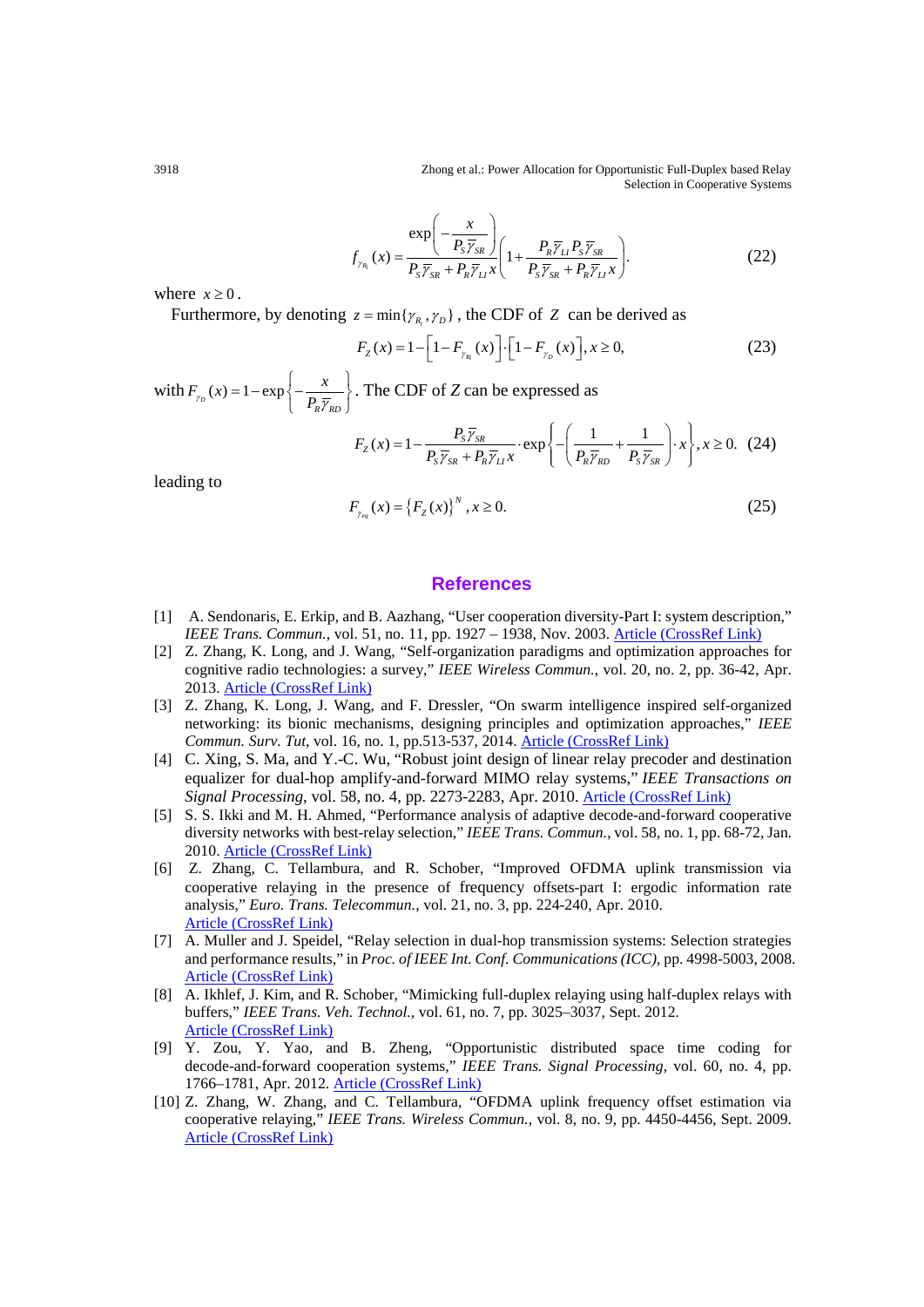- [11] R. U. Nabar, H. Bolcskei, and F. W. Kneubuhler, "Fading relay channels: performance limits and space-time signal design," *IEEE J. Select. Areas Commun.*, vol. 22, no. 6, pp. 1099-1109, Aug. 2004. [Article \(CrossRef Link\).](http://dx.doi.org/doi:10.1109/JSAC.2004.830922)
- [12] J. Jia, J. Zhang, and Q. Zhang, "Cooperative relay for cognitive radio network," *IEEE INFOCOM*, pp. 2304-2312, 2009. [Article \(CrossRef Link\)](http://dx.doi.org/doi:10.1109/INFCOM.2009.5062156)
- [13] D. Gunduz, A. Yener, A. Goldsmith, and H. V. Poor, "The multi-way relay channel," in *Proc. of IEEE Int. Symp. on Infor.Theory (ISIT)*, Seoul, Korea, pp. 339-343, 2009. [Article \(CrossRef Link\)](http://dx.doi.org/doi:10.1109/ISIT.2009.5205634)
- [14] C. Xing, S. Ma, and Y. Zhou, "Matrix-monotonic optimization for MIMO systems," *IEEE Trans. Signal Processing*, vol. 63, no. 2, pp. 334-348, Jan. 2015. [Article \(CrossRef Link\)](http://dx.doi.org/doi:10.1109/TSP.2014.2373332)
- [15] T. Riihonen, S. Werner, and R. Wichman, "Mitigation of loopback self-interference in full-duplex MIMO relays," *IEEE Trans. Signal Processing,* vol. 59, no. 12, pp. 5983–5993, Dec. 2011. [Article \(CrossRef Link\)](http://dx.doi.org/doi:10.1109/TSP.2011.2164910)
- [16] ——, "Comparison of full-duplex and half-duplex modes with a fixed amplify-and-forward relay," in *Proc. of IEEE WCNC*, 2009. [Article \(CrossRef Link\)](http://dx.doi.org/doi:10.1109/WCNC.2009.4917634)
- [17] T. M. Kim and A. Paulraj, "Outage probability of amplify-and-forward cooperation with full duplex relay," in *Proc. of IEEE WCNC*, pp. 75–79, Apr. 2012. **[Article \(CrossRef Link\)](http://dx.doi.org/doi:10.1109/WCNC.2012.6214473)**
- [18] T. Riihonen, S. Werner, and R. Wichman, "Rate-interference trade-off between duplex modes in decode-and-forward relaying," in *Proc. of IEEE PIMRC*, pp. 690–695, Sept. 2010. [Article \(CrossRef Link\)](http://dx.doi.org/doi:10.1109/PIMRC.2010.5671648)
- [19] J. I. Choi, M. Jain, K. Srinivasan, P. Levis, and S. Katti, "Achieving single channel, full duplex wireless communication," in *Proc. of ACM MobiCom*, pp. 1–12, Sept. 2010. [Article \(CrossRef Link\)](http://sing.stanford.edu/pubs/mobicom10-duplex.pdf)
- [20] N. Zlatanov and R. Schober, "Buffer-aided half-duplex relaying can outperform ideal full-duplex relaying," *IEEE Commun. Lett.*, vol. 17, no. 3, pp. 479–482, Mar. 2013. [Article \(CrossRef Link\)](http://dx.doi.org/doi:10.1109/LCOMM.2013.012213.122331)
- [21] N. Nomikos, T. Charalambous, I. Krikidis, D. Vouyioukas, and M. Johansson, "Hybrid cooperation through full-duplex opportunistic relaying and max-link relay selection with transmit power adaptation," in *Proc. of IEEE ICC*, pp. 5706–5711, 2014. [Article \(CrossRef Link\)](http://dx.doi.org/doi:10.1109/ICC.2014.6884231)
- [22] X. Rui, J. Hou, and L. Zhou, "On the performance of full-duplex relaying with relay selection," *Electronics Letters*, vol. 46, no. 25, pp. 1674–1676, Dec. 2010. [Article \(CrossRef Link\)](http://dx.doi.org/doi:10.1049/el.2010.2750)
- [23] H. A. Suraweera, I. Krikidis, G. Zheng, C. Yuen, and P. J. Smith, "Low complexity end-to-end performance optimization in MIMO full-duplex relay systems," *IEEE Trans. Wireless Commun.*, vol. 13, no. 2, pp. 913–917, Feb. 2014. [Article \(CrossRef Link\)](http://dx.doi.org/doi:10.1109/TWC.2013.122313.130608)
- [24] I. Krikidis, H. A. Suraweera, P. J. Smith, and C. Yuen, "Full-duplex relay selection for amplify-and-forward cooperative networks," *IEEE Trans. Wireless Commun.*, vol. 11, no. 12, pp. 4381–4393, Dec. 2012. [Article \(CrossRef Link\)](http://dx.doi.org/doi:10.1109/TWC.2012.101912.111944)
- [25] T. Riihonen, S. Werner, R. Wichman, and E. B. Zacarias, "On the feasibility of full-duplex relaying in the presence of loop interference," in *Proc. of IEEE Workshop Signal Process. Adv. Wireless Commun (SPAWC),* Perugia, Italy, June 2009. [Article \(CrossRef Link\)](http://dx.doi.org/doi:10.1109/SPAWC.2009.5161790)